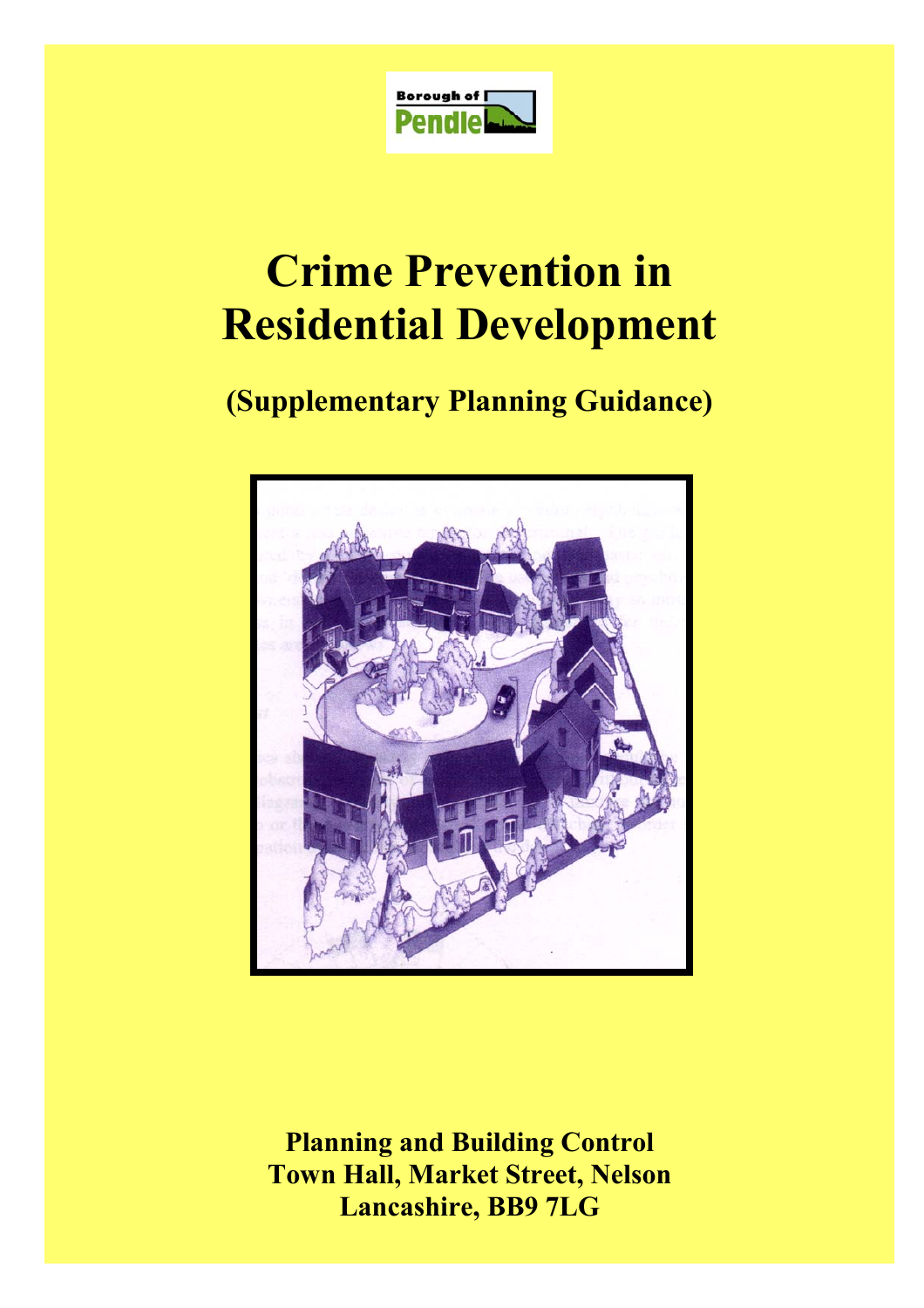The Local Planning Authority has a responsibility to ensure that development proposals within its area are of good design. Good design is essential if the impact of development on existing areas is to be minimised. Good design however encompasses more than just the appearance of a development or the necessity to meet the requirements of the Highway Engineer. Planning Policy Guidance 1 (PPG 1) states that, *"in considering the design of proposed new development, local planning authorities, developers and designers should take into account the advice contained in DOE circular 5/94 - Planning Out Crime".* The following guidance highlights where the Local Planning Authority consider that the careful design of residential development can reduce crime and/or the opportunity to commit crime.

The object of a good estate design is to create a secure neighbourhood environment, which will present a less attractive target for the criminal. The guidelines are taken from the 'Secured by Design' police initiative and area based on the concept of 'territoriality' and 'defensible open space'. The use of real and psychological barriers, which define ownership and increase natural surveillance, deny an intruder anonymity and easy access in and out of an estate. The guidelines for the design of new residential estates are as follows.

# **1.** *Estate Layout*

Estate boundaries should be clearly defined and dwellings should be sited in a way that enables unobstructive views of neighbouring homes without adversely affecting privacy (see diagram). Ideally there should be a mixture of house types eg. bungalows, two or three bedroom detached / semi-detached, in order to increase the chance of occupation of dwellings throughout the day.



#### **2.** *Entrance to the Estate*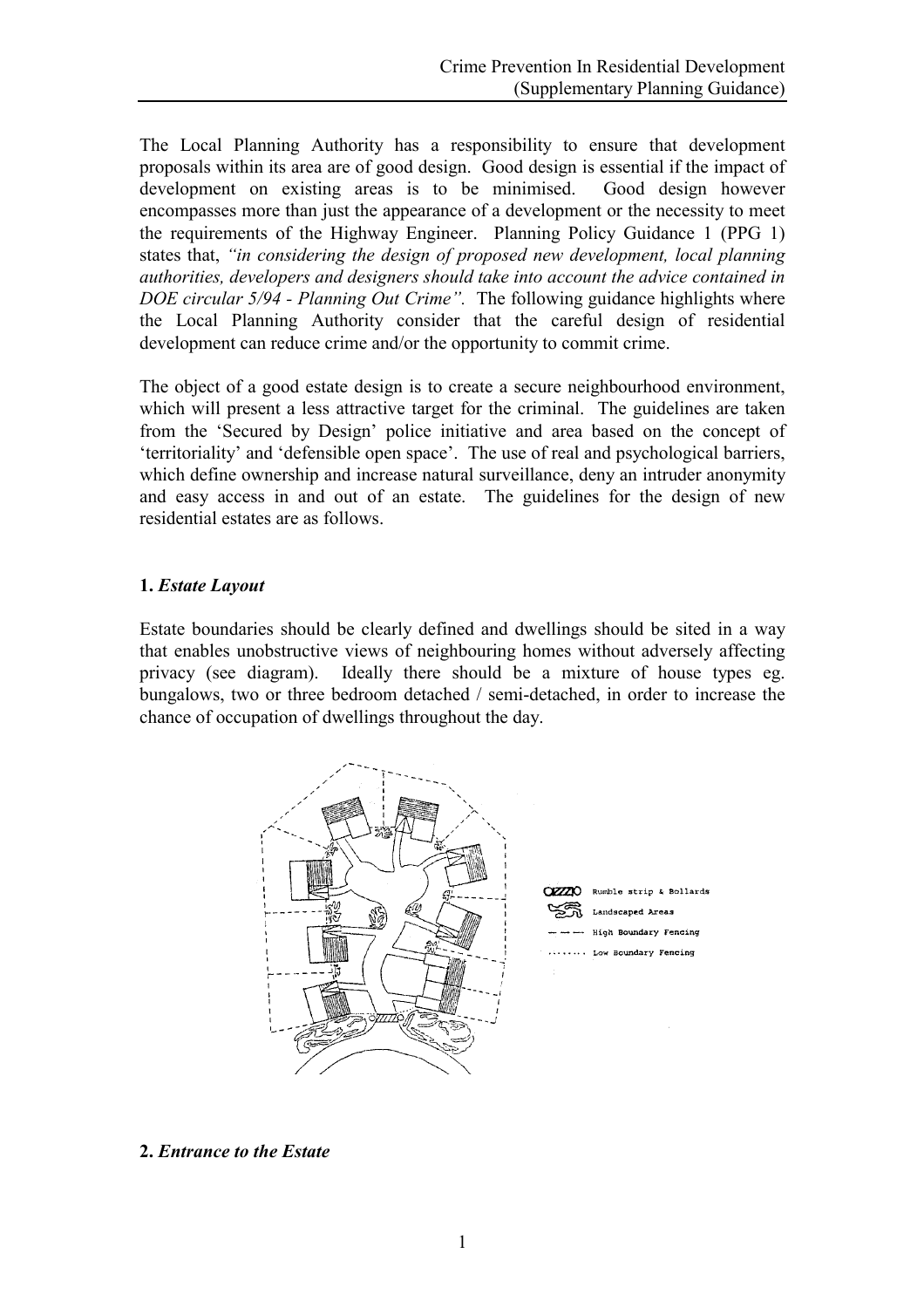The construction of estate roads should follow the guidance as set out in Lancashire County Council Residential Road Design Guide and/or the D.E.T.R's Design Bulletin 32 `Residential Roads and Footpaths' (as amended). At the entrance to the estate road the use of rumble strips, a change of road surface (whether by colour and/or texture), pillars or a narrowed entrance creates a psychological barrier. This barrier states that beyond is private land that belongs to the resident community.

## **3.** *Access to the Public*

One of the key factors in deterring criminals is to remove their anonymity. Housing estates that are serviced by a 'rat run' of footpaths allow easy access and casual intrusion by non-residents. Access ways to housing estates should be restricted to as few as possible, after taking account the requirements for safe and convenient circulation. Developments on greenfield sites where there are existing rights of way can cause problems. In these circumstances it may be possible to design the layout of the estate so that with careful diversions of some footpaths and siting of houses, access for the public who have 'legitimate' reasons to be in the estate can still be catered for. Unnecessary paths should be avoided as these provide easy access and escape for the opportunist criminal.

#### **4.** *Footpaths*

Footpaths serving the estate should be constructed in accordance with the guidance in the L.C.C. Residential Road Design Guide and/or Design Bulletin 32. The paths should be short, direct, open to view and have adequate provision for lighting. Footpaths should be designed to service the estate and not to provide unnecessary public access. Any landscaping of the footpaths should be low and preferably have a thorn content in order not to provide a hiding place for the criminal.

# **5.** *Landscaping*

Landscaping is an important part of any residential development. It provides for the 'greening' of an estate and helps to soften the impact of new development in the existing environment. Landscaping, however, can provide hiding places for intruders, especially adjacent to footpaths or dwelling houses. The landscaping of an estate should not obstruct opportunities for natural surveillance and to this end frontages should be in open view with walls and hedges not exceeding one metre in height. Special consideration should be given to the planting of trees that in time may grow to obscure street lighting or provide climbing aids to first floors.

#### **6.** *Dwelling Boundaries*